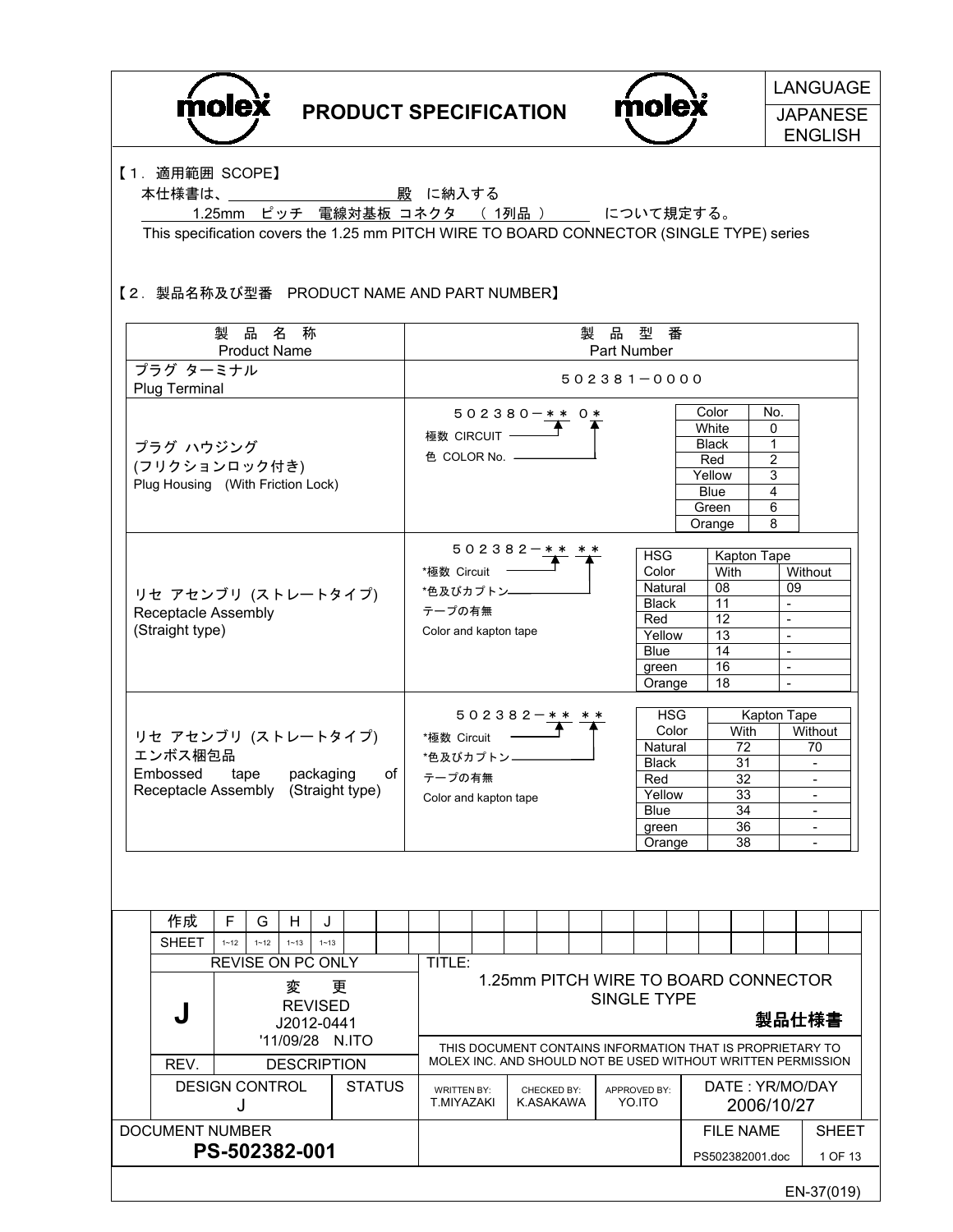



| <b>Product Name</b><br>Part Number<br>リセ アセンブリ (ライトアングルタイプ)<br><b>HSG</b><br>Kapton Tape<br>502386-** **<br>Receptacle Assembly (Right angle type)<br>Color<br>With<br>Without<br>*極数 Circuit<br>$(2-7$ ckts)<br>*色及びカプトン」<br>09<br>Natural<br>08<br>テープの有無<br><b>Black</b><br>11<br>21<br>Color and kapton tape<br>Red<br>12<br>22<br>Yellow<br>23<br>Blue<br>14<br>24<br>16<br>26<br>Green<br>28<br>Orange<br>$\blacksquare$<br>※ 8~15極品については、製品形状に吸着面を設けておりますので、<br>カプトンテープ仕様はございません。<br><b>HSG</b><br>502386-**<br>Kapton Tape<br>Color<br>With<br>*極数 Circuit<br>Without<br>$(2-7$ ckts)<br>*色及びカプトン<br>Natural<br>70<br>72<br>テープの有無<br><b>Black</b><br>31<br>41<br>Color and kapton tape<br>リセ アセンブリ (ライトアングルタイプ)<br>Red<br>32<br>42<br>エンボス梱包品<br>Yellow<br>43<br>Embossed tape packaging of Receptacle<br><b>Blue</b><br>34<br>44<br>Assembly (Right angle type)<br>36<br>46<br>Green<br>48<br>Orange<br>$\blacksquare$<br>※ 8~15極品については、製品形状に吸着面を設けておりますので、<br>カプトンテープ仕様はございません。<br>*: 図面参照<br>Refer to the drawing.<br>【3.定格及び適用電線 RATINGS AND APPLICABLE WIRES 】<br>格<br>規<br>項<br>目<br>Standard<br>Item<br>最大許容電圧<br>50 V<br>[AC (実効値 rms) / DC ]<br>Rated Voltage (MAX.)<br>最大許容電流 及び 適用電線<br><b>AWG#26</b><br>1.0A<br>被覆外径: φ0.78~ φ1.07mm<br>Rated Current (MAX.) and<br>Insulation O.D.<br>1.0A<br><b>AWG#28</b><br>Applicable wires<br>$+85^{\circ}$ C <sup>*1</sup><br>$-40^{\circ}$ C ~<br>使用温度範囲<br>低温において氷結しないこと Not freeze to low temperature<br>Ambient Temperature Range<br>*1: 通電による温度上昇分も含む。<br>Including terminal temperature rise.<br>REVISE ON PC ONLY<br>TITLE:<br>1.25mm PITCH WIRE TO BOARD CONNECTOR<br>SINGLE TYPE<br>SEE SHEET 1<br>製品仕様書 |  |  |  |  |                 |         |  |  |  |
|-------------------------------------------------------------------------------------------------------------------------------------------------------------------------------------------------------------------------------------------------------------------------------------------------------------------------------------------------------------------------------------------------------------------------------------------------------------------------------------------------------------------------------------------------------------------------------------------------------------------------------------------------------------------------------------------------------------------------------------------------------------------------------------------------------------------------------------------------------------------------------------------------------------------------------------------------------------------------------------------------------------------------------------------------------------------------------------------------------------------------------------------------------------------------------------------------------------------------------------------------------------------------------------------------------------------------------------------------------------------------------------------------------------------------------------------------------------------------------------------------------------------------------------------------------------------------------------------------------------------------------------------------------------------------------|--|--|--|--|-----------------|---------|--|--|--|
|                                                                                                                                                                                                                                                                                                                                                                                                                                                                                                                                                                                                                                                                                                                                                                                                                                                                                                                                                                                                                                                                                                                                                                                                                                                                                                                                                                                                                                                                                                                                                                                                                                                                               |  |  |  |  |                 |         |  |  |  |
|                                                                                                                                                                                                                                                                                                                                                                                                                                                                                                                                                                                                                                                                                                                                                                                                                                                                                                                                                                                                                                                                                                                                                                                                                                                                                                                                                                                                                                                                                                                                                                                                                                                                               |  |  |  |  |                 |         |  |  |  |
|                                                                                                                                                                                                                                                                                                                                                                                                                                                                                                                                                                                                                                                                                                                                                                                                                                                                                                                                                                                                                                                                                                                                                                                                                                                                                                                                                                                                                                                                                                                                                                                                                                                                               |  |  |  |  |                 |         |  |  |  |
|                                                                                                                                                                                                                                                                                                                                                                                                                                                                                                                                                                                                                                                                                                                                                                                                                                                                                                                                                                                                                                                                                                                                                                                                                                                                                                                                                                                                                                                                                                                                                                                                                                                                               |  |  |  |  |                 |         |  |  |  |
|                                                                                                                                                                                                                                                                                                                                                                                                                                                                                                                                                                                                                                                                                                                                                                                                                                                                                                                                                                                                                                                                                                                                                                                                                                                                                                                                                                                                                                                                                                                                                                                                                                                                               |  |  |  |  |                 |         |  |  |  |
|                                                                                                                                                                                                                                                                                                                                                                                                                                                                                                                                                                                                                                                                                                                                                                                                                                                                                                                                                                                                                                                                                                                                                                                                                                                                                                                                                                                                                                                                                                                                                                                                                                                                               |  |  |  |  |                 |         |  |  |  |
|                                                                                                                                                                                                                                                                                                                                                                                                                                                                                                                                                                                                                                                                                                                                                                                                                                                                                                                                                                                                                                                                                                                                                                                                                                                                                                                                                                                                                                                                                                                                                                                                                                                                               |  |  |  |  |                 |         |  |  |  |
|                                                                                                                                                                                                                                                                                                                                                                                                                                                                                                                                                                                                                                                                                                                                                                                                                                                                                                                                                                                                                                                                                                                                                                                                                                                                                                                                                                                                                                                                                                                                                                                                                                                                               |  |  |  |  |                 |         |  |  |  |
|                                                                                                                                                                                                                                                                                                                                                                                                                                                                                                                                                                                                                                                                                                                                                                                                                                                                                                                                                                                                                                                                                                                                                                                                                                                                                                                                                                                                                                                                                                                                                                                                                                                                               |  |  |  |  |                 |         |  |  |  |
|                                                                                                                                                                                                                                                                                                                                                                                                                                                                                                                                                                                                                                                                                                                                                                                                                                                                                                                                                                                                                                                                                                                                                                                                                                                                                                                                                                                                                                                                                                                                                                                                                                                                               |  |  |  |  |                 |         |  |  |  |
|                                                                                                                                                                                                                                                                                                                                                                                                                                                                                                                                                                                                                                                                                                                                                                                                                                                                                                                                                                                                                                                                                                                                                                                                                                                                                                                                                                                                                                                                                                                                                                                                                                                                               |  |  |  |  |                 |         |  |  |  |
|                                                                                                                                                                                                                                                                                                                                                                                                                                                                                                                                                                                                                                                                                                                                                                                                                                                                                                                                                                                                                                                                                                                                                                                                                                                                                                                                                                                                                                                                                                                                                                                                                                                                               |  |  |  |  |                 |         |  |  |  |
|                                                                                                                                                                                                                                                                                                                                                                                                                                                                                                                                                                                                                                                                                                                                                                                                                                                                                                                                                                                                                                                                                                                                                                                                                                                                                                                                                                                                                                                                                                                                                                                                                                                                               |  |  |  |  |                 |         |  |  |  |
|                                                                                                                                                                                                                                                                                                                                                                                                                                                                                                                                                                                                                                                                                                                                                                                                                                                                                                                                                                                                                                                                                                                                                                                                                                                                                                                                                                                                                                                                                                                                                                                                                                                                               |  |  |  |  |                 |         |  |  |  |
|                                                                                                                                                                                                                                                                                                                                                                                                                                                                                                                                                                                                                                                                                                                                                                                                                                                                                                                                                                                                                                                                                                                                                                                                                                                                                                                                                                                                                                                                                                                                                                                                                                                                               |  |  |  |  |                 |         |  |  |  |
|                                                                                                                                                                                                                                                                                                                                                                                                                                                                                                                                                                                                                                                                                                                                                                                                                                                                                                                                                                                                                                                                                                                                                                                                                                                                                                                                                                                                                                                                                                                                                                                                                                                                               |  |  |  |  |                 |         |  |  |  |
|                                                                                                                                                                                                                                                                                                                                                                                                                                                                                                                                                                                                                                                                                                                                                                                                                                                                                                                                                                                                                                                                                                                                                                                                                                                                                                                                                                                                                                                                                                                                                                                                                                                                               |  |  |  |  |                 |         |  |  |  |
|                                                                                                                                                                                                                                                                                                                                                                                                                                                                                                                                                                                                                                                                                                                                                                                                                                                                                                                                                                                                                                                                                                                                                                                                                                                                                                                                                                                                                                                                                                                                                                                                                                                                               |  |  |  |  |                 |         |  |  |  |
|                                                                                                                                                                                                                                                                                                                                                                                                                                                                                                                                                                                                                                                                                                                                                                                                                                                                                                                                                                                                                                                                                                                                                                                                                                                                                                                                                                                                                                                                                                                                                                                                                                                                               |  |  |  |  |                 |         |  |  |  |
|                                                                                                                                                                                                                                                                                                                                                                                                                                                                                                                                                                                                                                                                                                                                                                                                                                                                                                                                                                                                                                                                                                                                                                                                                                                                                                                                                                                                                                                                                                                                                                                                                                                                               |  |  |  |  |                 |         |  |  |  |
|                                                                                                                                                                                                                                                                                                                                                                                                                                                                                                                                                                                                                                                                                                                                                                                                                                                                                                                                                                                                                                                                                                                                                                                                                                                                                                                                                                                                                                                                                                                                                                                                                                                                               |  |  |  |  |                 |         |  |  |  |
|                                                                                                                                                                                                                                                                                                                                                                                                                                                                                                                                                                                                                                                                                                                                                                                                                                                                                                                                                                                                                                                                                                                                                                                                                                                                                                                                                                                                                                                                                                                                                                                                                                                                               |  |  |  |  |                 |         |  |  |  |
|                                                                                                                                                                                                                                                                                                                                                                                                                                                                                                                                                                                                                                                                                                                                                                                                                                                                                                                                                                                                                                                                                                                                                                                                                                                                                                                                                                                                                                                                                                                                                                                                                                                                               |  |  |  |  |                 |         |  |  |  |
|                                                                                                                                                                                                                                                                                                                                                                                                                                                                                                                                                                                                                                                                                                                                                                                                                                                                                                                                                                                                                                                                                                                                                                                                                                                                                                                                                                                                                                                                                                                                                                                                                                                                               |  |  |  |  |                 |         |  |  |  |
|                                                                                                                                                                                                                                                                                                                                                                                                                                                                                                                                                                                                                                                                                                                                                                                                                                                                                                                                                                                                                                                                                                                                                                                                                                                                                                                                                                                                                                                                                                                                                                                                                                                                               |  |  |  |  |                 |         |  |  |  |
|                                                                                                                                                                                                                                                                                                                                                                                                                                                                                                                                                                                                                                                                                                                                                                                                                                                                                                                                                                                                                                                                                                                                                                                                                                                                                                                                                                                                                                                                                                                                                                                                                                                                               |  |  |  |  |                 |         |  |  |  |
|                                                                                                                                                                                                                                                                                                                                                                                                                                                                                                                                                                                                                                                                                                                                                                                                                                                                                                                                                                                                                                                                                                                                                                                                                                                                                                                                                                                                                                                                                                                                                                                                                                                                               |  |  |  |  |                 |         |  |  |  |
|                                                                                                                                                                                                                                                                                                                                                                                                                                                                                                                                                                                                                                                                                                                                                                                                                                                                                                                                                                                                                                                                                                                                                                                                                                                                                                                                                                                                                                                                                                                                                                                                                                                                               |  |  |  |  |                 |         |  |  |  |
|                                                                                                                                                                                                                                                                                                                                                                                                                                                                                                                                                                                                                                                                                                                                                                                                                                                                                                                                                                                                                                                                                                                                                                                                                                                                                                                                                                                                                                                                                                                                                                                                                                                                               |  |  |  |  |                 |         |  |  |  |
|                                                                                                                                                                                                                                                                                                                                                                                                                                                                                                                                                                                                                                                                                                                                                                                                                                                                                                                                                                                                                                                                                                                                                                                                                                                                                                                                                                                                                                                                                                                                                                                                                                                                               |  |  |  |  |                 |         |  |  |  |
|                                                                                                                                                                                                                                                                                                                                                                                                                                                                                                                                                                                                                                                                                                                                                                                                                                                                                                                                                                                                                                                                                                                                                                                                                                                                                                                                                                                                                                                                                                                                                                                                                                                                               |  |  |  |  |                 |         |  |  |  |
|                                                                                                                                                                                                                                                                                                                                                                                                                                                                                                                                                                                                                                                                                                                                                                                                                                                                                                                                                                                                                                                                                                                                                                                                                                                                                                                                                                                                                                                                                                                                                                                                                                                                               |  |  |  |  |                 |         |  |  |  |
|                                                                                                                                                                                                                                                                                                                                                                                                                                                                                                                                                                                                                                                                                                                                                                                                                                                                                                                                                                                                                                                                                                                                                                                                                                                                                                                                                                                                                                                                                                                                                                                                                                                                               |  |  |  |  |                 |         |  |  |  |
|                                                                                                                                                                                                                                                                                                                                                                                                                                                                                                                                                                                                                                                                                                                                                                                                                                                                                                                                                                                                                                                                                                                                                                                                                                                                                                                                                                                                                                                                                                                                                                                                                                                                               |  |  |  |  |                 |         |  |  |  |
|                                                                                                                                                                                                                                                                                                                                                                                                                                                                                                                                                                                                                                                                                                                                                                                                                                                                                                                                                                                                                                                                                                                                                                                                                                                                                                                                                                                                                                                                                                                                                                                                                                                                               |  |  |  |  |                 |         |  |  |  |
|                                                                                                                                                                                                                                                                                                                                                                                                                                                                                                                                                                                                                                                                                                                                                                                                                                                                                                                                                                                                                                                                                                                                                                                                                                                                                                                                                                                                                                                                                                                                                                                                                                                                               |  |  |  |  |                 |         |  |  |  |
| THIS DOCUMENT CONTAINS INFORMATION THAT IS PROPRIETARY TO<br>MOLEX INC. AND SHOULD NOT BE USED WITHOUT WRITTEN PERMISSION<br>REV.<br><b>DESCRIPTION</b>                                                                                                                                                                                                                                                                                                                                                                                                                                                                                                                                                                                                                                                                                                                                                                                                                                                                                                                                                                                                                                                                                                                                                                                                                                                                                                                                                                                                                                                                                                                       |  |  |  |  |                 |         |  |  |  |
| <b>FILE NAME</b><br><b>SHEET</b><br><b>DOCUMENT NUMBER</b>                                                                                                                                                                                                                                                                                                                                                                                                                                                                                                                                                                                                                                                                                                                                                                                                                                                                                                                                                                                                                                                                                                                                                                                                                                                                                                                                                                                                                                                                                                                                                                                                                    |  |  |  |  |                 |         |  |  |  |
| PS-502382-001                                                                                                                                                                                                                                                                                                                                                                                                                                                                                                                                                                                                                                                                                                                                                                                                                                                                                                                                                                                                                                                                                                                                                                                                                                                                                                                                                                                                                                                                                                                                                                                                                                                                 |  |  |  |  | PS502382001.doc | 2 OF 13 |  |  |  |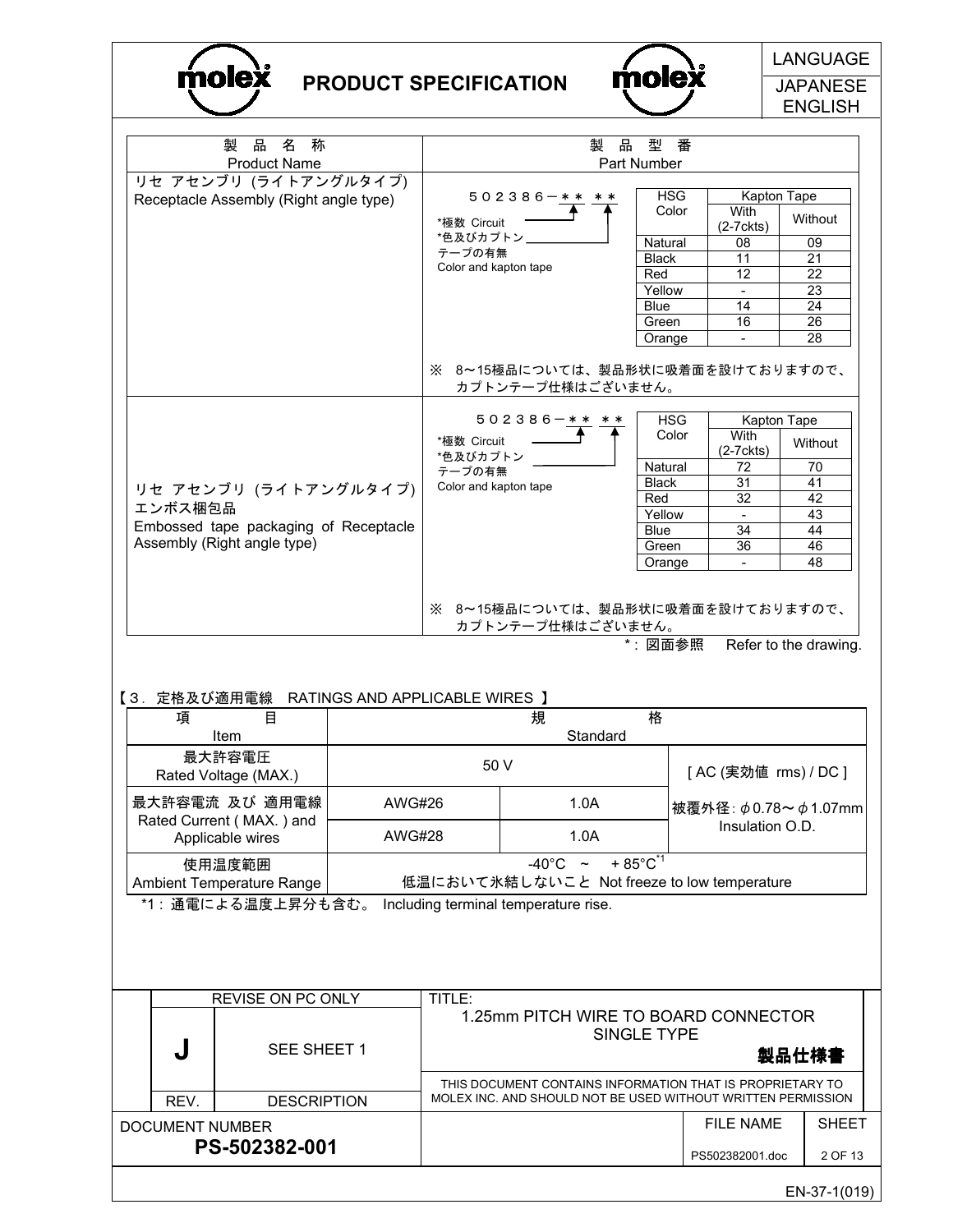



**Molex** LANGUAGE **JAPANESE** ENGLISH

### 【4.性能 PERFORMANCE】

### 4-1.電気的性能 Electrical performance

|             | 目<br>項                                                    | 条<br>件                                                                                                                                                                                                                                                                            | 格<br>規                 |
|-------------|-----------------------------------------------------------|-----------------------------------------------------------------------------------------------------------------------------------------------------------------------------------------------------------------------------------------------------------------------------------|------------------------|
|             | Item                                                      | <b>Test Condition</b>                                                                                                                                                                                                                                                             | Requirement            |
| $4 - 1 - 1$ | 接触抵抗<br>Contact<br>Resistance                             | コネクタを嵌合させ、開放電圧 20mV以下、短絡電流<br>10mA にて測定する。<br>(JIS C5402 5.4)<br>Mate connectors and measured by dry circuit,<br>20mV MAX., 10mA.<br>(JIS C5402 5.4)                                                                                                                              | 20 milliohms MAX.      |
| $4 - 1 - 2$ | 絶縁抵抗<br>Insulation<br>Resistance                          | コネクタを嵌合させ、隣接するターミナル間及び<br>ターミナル、アース間に、DC 250Vを印加し測定する。<br>(JIS C5402 5.2/MIL-STD-202 試験法 302)<br>Mate connectors and apply 250V DC between adjacent<br>terminal or ground.<br>(JIS C5402 5.2/MIL-STD-202 Method 302)                                                              | 100 Megohms MIN.       |
| $4 - 1 - 3$ | 耐 電 圧<br><b>Dielectric</b><br>Strength                    | コネクタを嵌合させ、隣接するターミナル間及び<br>ターミナル、アース間に、AC(rms) 500V (実効値) を<br>1分間 印加する。感度電流 2mA<br>(JIS C5402 5.1/MIL-STD-202 試験法 301)<br>Mate connectors and apply 500V AC(rms) for 1 minute<br>between adjacent terminal or ground. Trip current 2mA.<br>(JIS C5402 5.1/MIL-STD-202 Method 301) | 異状なきこと<br>No Breakdown |
| $4 - 1 - 4$ | 圧着部接触抵抗<br>Contact<br>Resistance<br>on Crimped<br>Portion | ターミナルに適合電線を圧着し、開放電圧20mV以下、<br>短絡電流 10mA にて測定する。<br>Crimp the applicable wire to the terminal, measured by<br>dry circuit, 20mV MAX., 10mA.                                                                                                                                        | 5 milliohms MAX.       |
|             |                                                           |                                                                                                                                                                                                                                                                                   |                        |

|                 | <b>REVISE ON PC ONLY</b> | TITLE:                                                                                                                    |                 |              |
|-----------------|--------------------------|---------------------------------------------------------------------------------------------------------------------------|-----------------|--------------|
| J               | SEE SHEET 1              | 1.25mm PITCH WIRE TO BOARD CONNECTOR<br>SINGLE TYPE                                                                       | 製品仕様書           |              |
|                 |                          | THIS DOCUMENT CONTAINS INFORMATION THAT IS PROPRIETARY TO<br>MOLEX INC. AND SHOULD NOT BE USED WITHOUT WRITTEN PERMISSION |                 |              |
| REV.            | <b>DESCRIPTION</b>       |                                                                                                                           |                 |              |
| DOCUMENT NUMBER |                          |                                                                                                                           | FII F NAMF      | <b>SHEFT</b> |
|                 | PS-502382-001            |                                                                                                                           | PS502382001.doc | 3 OF 13      |
|                 |                          |                                                                                                                           |                 | EN-37-1(019) |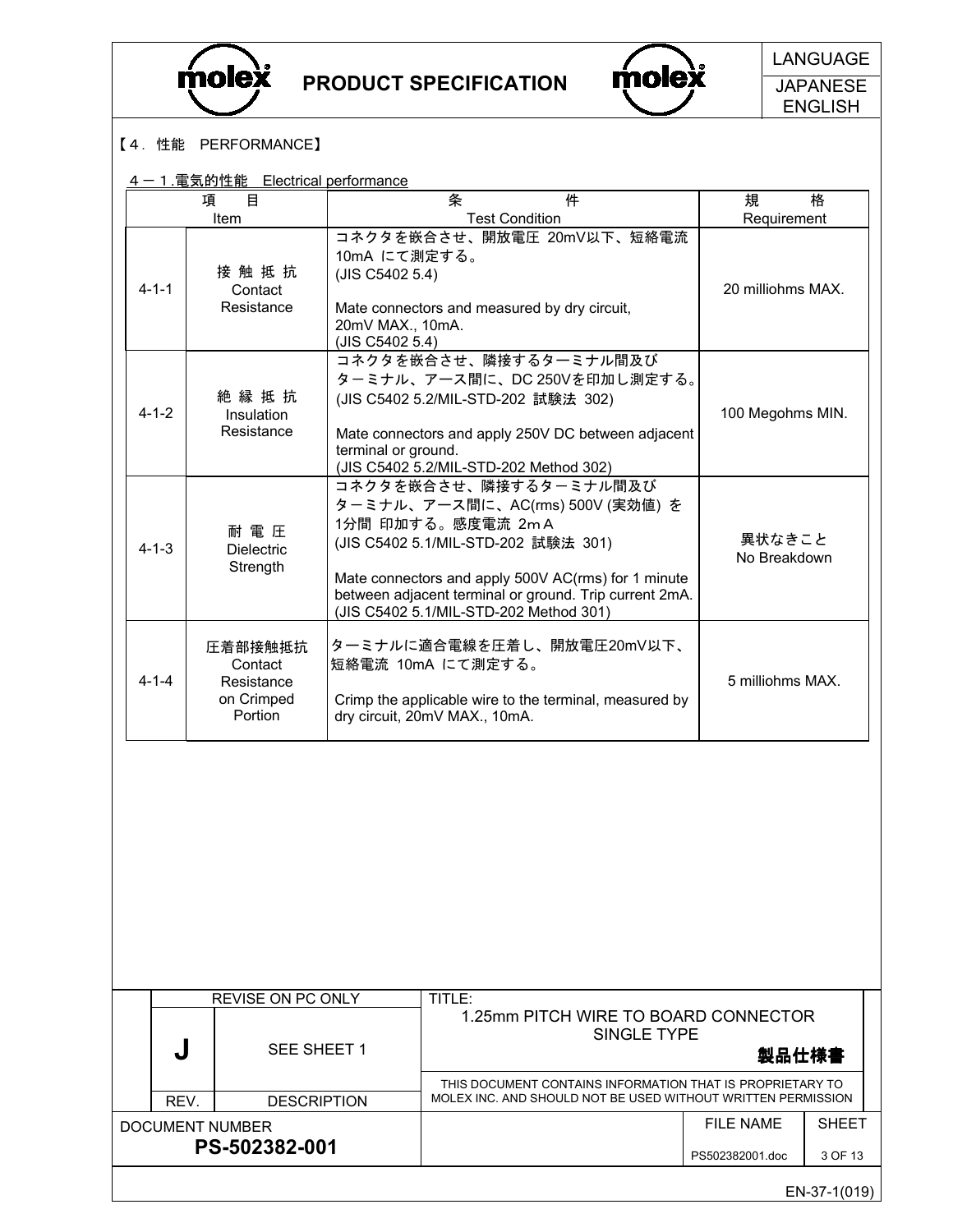



Olex LANGUAGE **JAPANESE** ENGLISH

#### 4-2. 機械的性能 Mechanical Performance

|             | 目<br>項<br>Item                                                          |                 | 件<br>条<br><b>Test Condition</b>                                                                                                                                          |                      | 規<br>格<br>Requirement         |  |  |
|-------------|-------------------------------------------------------------------------|-----------------|--------------------------------------------------------------------------------------------------------------------------------------------------------------------------|----------------------|-------------------------------|--|--|
| $4 - 2 - 1$ | 挿入力及び抜去力<br>Insertion and<br><b>Withdrawal Force</b>                    |                 | 手挿抜にて挿入、抜去を行う。<br>Insert and withdraw connectors with hand.                                                                                                              |                      | 第6項参照<br>Refer to paragraph 6 |  |  |
|             | 圧着部引張強度<br>Crimping                                                     | (JIS C5402 6.8) | 圧着されたターミナルを治具に<br>固定し、電線を軸方向に<br>毎分25±3mmの速さで引張る。                                                                                                                        | <b>AWG#26</b>        | 9.8N{1.0kgf}MIN.              |  |  |
| $4 - 2 - 2$ | Pull out Force                                                          |                 | Fix the crimped terminal, apply axial<br>pull out force on the wire at the speed<br>rate of $25 \pm 3$ mm/minute.<br>(JIS C5402 6.8)                                     | AWG#28               |                               |  |  |
| $4 - 2 - 3$ | ターミナル挿入力<br><b>Terminal Insertion</b><br>Force                          |                 | 圧着されたターミナルをハウジングに挿入する。<br>Insert the crimped terminal into the housing.                                                                                                  | 4.9N { 0.5kgf } MAX. |                               |  |  |
| $4 - 2 - 4$ | プラグターミナル<br>保持力<br>Plug Terminal<br><b>Retention Force</b>              |                 | プラグハウジングに装着されたプラグターミナルを<br>毎分 1~5mm/sec の速さで引張る。<br>Apply axial pull out force at the speed rate of<br>1~5mm/sec on the plug terminal assembled<br>in the plug housing.  | 6.9N {0.7 kgf} MIN.  |                               |  |  |
| $4 - 2 - 5$ | リセターミナル<br>保持力<br>Rec. Terminal<br><b>Retention Force</b>               |                 | リセハウジングに装着されたターミナルを<br>毎分 25±3mm の速さで軸方向に引張る。<br>Apply axial pull out force at the speed rate of<br>25±3mm/minute on the rec. terminal assembled<br>in the rec. housing. | 2.94N {0.3 kgf} MIN. |                               |  |  |
| $4 - 2 - 6$ | ハウジングロック強度<br>(ポジティブロック)<br>Housing Lock<br>Strength<br>(Positive Lock) |                 | ハウジングを嵌合し、軸方向に毎分25±3mmの<br>速さで引張る。<br>Mated connectors, and apply axial pull out force<br>at the speed rate of $25 \pm 3$ mm/minute.                                     | 19.6N {2 kgf} MIN.   |                               |  |  |
|             |                                                                         |                 |                                                                                                                                                                          |                      |                               |  |  |
|             | <b>REVISE ON PC ONLY</b>                                                |                 | TITLE:                                                                                                                                                                   |                      |                               |  |  |
|             | SEE SHEET 1<br>J                                                        |                 | 1.25mm PITCH WIRE TO BOARD CONNECTOR<br>SINGLE TYPE<br>製品仕様書                                                                                                             |                      |                               |  |  |

THIS DOCUMENT CONTAINS INFORMATION THAT IS PROPRIETARY TO REV. DESCRIPTION MOLEX INC. AND SHOULD NOT BE USED WITHOUT WRITTEN PERMISSION DOCUMENT NUMBER PS-502382-001 FILE NAME PS502382001.doc SHEET 4 OF 13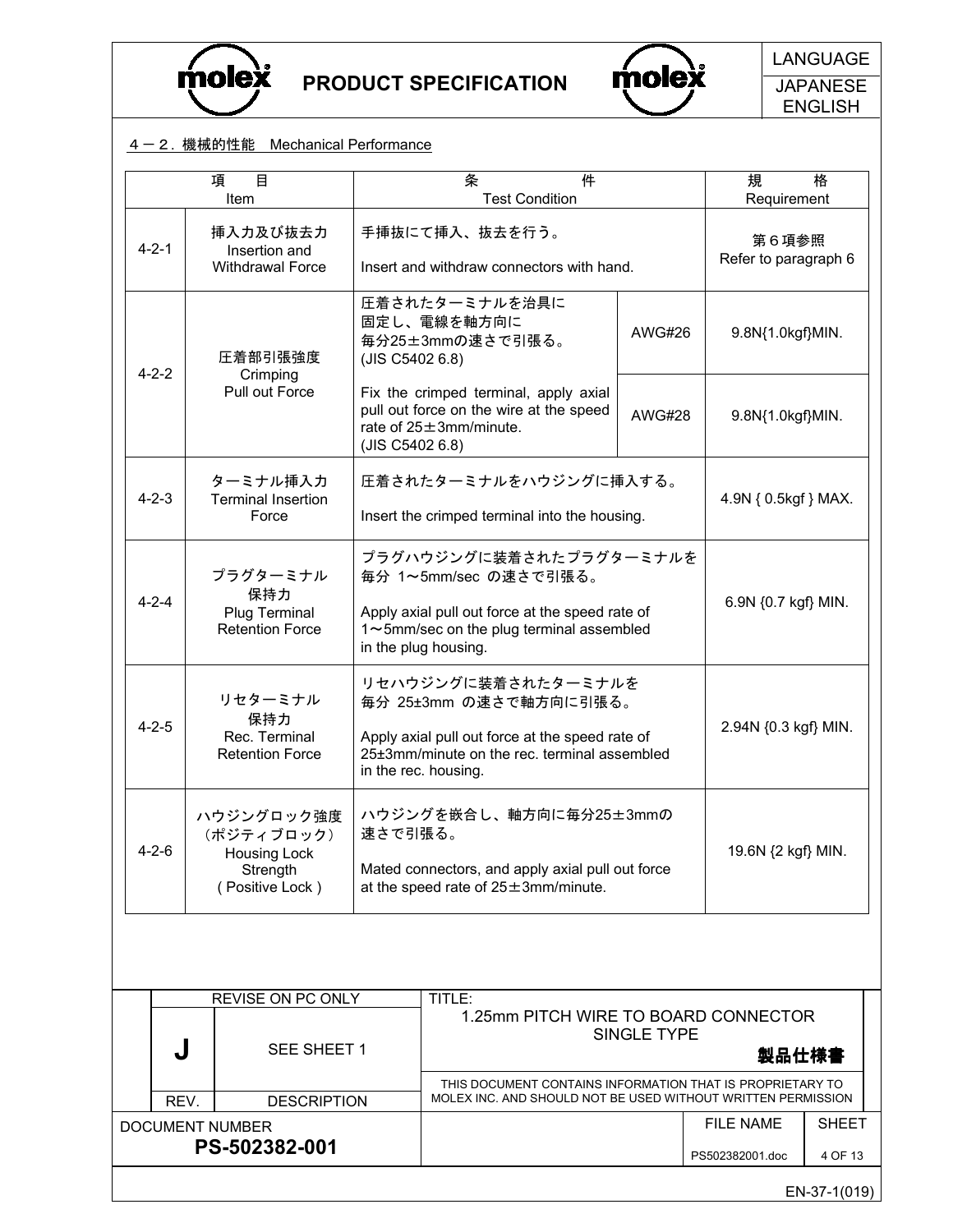



**JAPANESE** ENGLISH

### 4-3. そ の 他 Environmental Performance and Others

|             | 目<br>項<br>Item                                   | 条                                  | 件<br><b>Test Condition</b>                                                                                                                                                                                                                                                                                                              | 規                                  | 格<br>Requirement      |
|-------------|--------------------------------------------------|------------------------------------|-----------------------------------------------------------------------------------------------------------------------------------------------------------------------------------------------------------------------------------------------------------------------------------------------------------------------------------------|------------------------------------|-----------------------|
| $4 - 3 - 1$ | 挿 抜 寿 命<br>Repeated<br>Insertion /<br>Withdrawal | 挿入、抜去を30回 繰返す。                     | 1分間 10回 以下 の速さで、手挿抜にて<br>When mated up to 30 cycles repeatedly by<br>the rate of 10 cycles per minute with hand.                                                                                                                                                                                                                        | 接触抵抗<br>Contact<br>Resistance      | 40 milliohms MAX.     |
| $4 - 3 - 2$ | 温度上昇<br><b>Temperature Rise</b>                  | (但し、抵抗負荷)                          | 全ての圧着端子を最小導体の電線で直列に<br>接続し定格電圧/電流で熱平衡に達した時の<br>温度上昇を熱電対で測定する。<br>All crimp-style terminal shall be connected in<br>a direct series by minimum AWG. The<br>temperature rise shall be measured by<br>thermocouple when the terminal reaches<br>terminal equilibrium under rated voltage /<br>rated current. (However with resistive load) | 温度上昇<br>Temperature<br><b>Rise</b> | 30 °C MAX.            |
|             |                                                  | 垂直な 3方向に 掃引割合<br>を各2時間 加える。        | DC 1mA 通電状態にて、嵌合軸を含む互いに<br>10~55~10 Hz/分、全振幅 1.52mm の振動                                                                                                                                                                                                                                                                                 | 外<br>観<br>Appearance               | 異状なきこと<br>No Damage   |
| $4 - 3 - 3$ | 耐振動性<br>Vibration                                |                                    | (MIL-STD-202 試験法 201)<br>Mate connectors and subject to the following<br>vibration conditions, for a period of 2 hours<br>in each of 3 mutually perpendicular axes,<br>passing DC 1mA during the test.                                                                                                                                  | 接触抵抗<br>Contact<br>Resistance      | 40 milliohms MAX.     |
|             |                                                  | Amplitude<br>Frequency<br>Duration | 1.52mm P-P<br>10~55~10 Hz in 1 minute.<br>2 hours in each X.Y.Z.axes.<br>(MIL-STD-202 Method 201)                                                                                                                                                                                                                                       | 瞬<br>断<br>Discontinuity            | 1 microsecond<br>MAX. |
|             |                                                  |                                    | DC 1mA 通電状態にて、嵌合軸を含む互いに<br>垂直な 6方向 に 490m/s <sup>2</sup> { 50G }、作用時間<br>11msの衝撃を 各3回 加える。<br>(JIS C0041/MIL-STD-202 試験法 213)                                                                                                                                                                                                           | 外<br>観<br>Appearance               | 異状なきこと<br>No Damage   |
| $4 - 3 - 4$ | 耐 衝 撃 性<br><b>Mechanical Shock</b>               | (Total of 18 shocks)               | Mate connectors and subject to the following<br>shock conditions. 3 shocks shall be applied<br>along 3 mutually perpendicular axes, passing<br>DC 1 mA current during the test.                                                                                                                                                         | 接触抵抗<br>Contact<br>Resistance      | 40 milliohms MAX.     |
|             |                                                  | Duration: 11 ms                    | Test pulse : Half Sine<br>Peak value : 490 m/s <sup>2</sup> (50 G)<br>(JIS C0041/MIL-STD-202 Method 213)                                                                                                                                                                                                                                | 瞬<br>断<br>Discontinuity            | 1 microsecond<br>MAX. |
|             |                                                  |                                    |                                                                                                                                                                                                                                                                                                                                         |                                    |                       |
|             | REVISE ON PC ONLY                                |                                    | TITLE:                                                                                                                                                                                                                                                                                                                                  |                                    |                       |
|             |                                                  |                                    | 1.25mm PITCH WIRE TO BOARD CONNECTOR                                                                                                                                                                                                                                                                                                    | SINGLE TYPE                        |                       |

| w               | SEE SHEET 1        | SINGLE TYPE                                                                                                               | 製品仕様書                         |                         |
|-----------------|--------------------|---------------------------------------------------------------------------------------------------------------------------|-------------------------------|-------------------------|
| REV.            | <b>DESCRIPTION</b> | THIS DOCUMENT CONTAINS INFORMATION THAT IS PROPRIETARY TO<br>MOLEX INC. AND SHOULD NOT BE USED WITHOUT WRITTEN PERMISSION |                               |                         |
| DOCUMENT NUMBER | PS-502382-001      |                                                                                                                           | FII F NAMF<br>PS502382001.doc | <b>SHFFT</b><br>5 OF 13 |
|                 |                    |                                                                                                                           |                               |                         |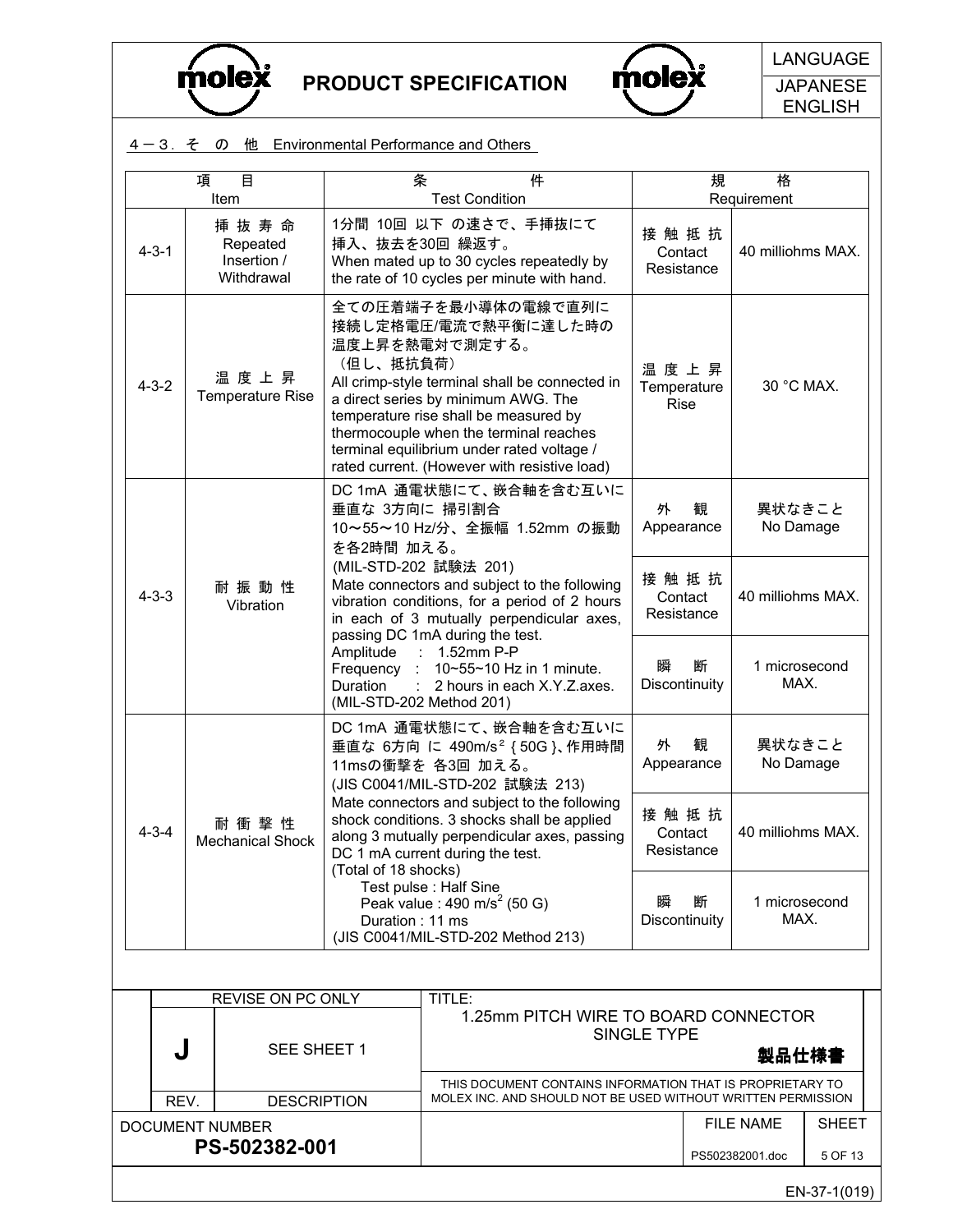



**JAPANESE** ENGLISH

| 項           | 目                      | 条                                                                                                                                                                                                                                                  |                       | 件                                                                                                                         |                                        | 規                   | 格                              |              |
|-------------|------------------------|----------------------------------------------------------------------------------------------------------------------------------------------------------------------------------------------------------------------------------------------------|-----------------------|---------------------------------------------------------------------------------------------------------------------------|----------------------------------------|---------------------|--------------------------------|--------------|
|             | Item                   |                                                                                                                                                                                                                                                    | <b>Test Condition</b> |                                                                                                                           |                                        |                     | Requirement                    |              |
|             | 耐 熱 性                  | コネクタを嵌合させ、85±2°C の雰囲気中に<br>96時間放置後取り出し、1時間室温に<br>放置する。<br>(JIS C60068-2-2/MIL-STD-202 試験法 108)<br>Mate connectors and expose to $85 \pm 2^{\circ}$ C for                                                                                           |                       |                                                                                                                           | 外<br>Appearance                        | 観                   | 異状なきこと<br>No Damage            |              |
| $4 - 3 - 5$ | <b>Heat Resistance</b> | 96 hours. Upon completion of the exposure<br>period, the test specimens shall be<br>conditioned at ambient room conditions for<br>1 hour, after which the specified<br>measurements shall be performed.<br>(JIS C60068-2-2/MIL-STD-202 Method 108) |                       |                                                                                                                           | 接触抵抗<br>Contact<br>Resistance          |                     | 40 milliohms MAX               |              |
|             | 耐 寒 性                  | コネクタを嵌合させ、-25±3°C の雰囲気中に<br>96時間 放置後取り出し、1時間 室温に<br>放置する。(JIS C60068-2-1)<br>Mate connectors and expose to -25 $\pm$ 3 $\degree$ C for                                                                                                             |                       |                                                                                                                           | 外<br>Appearance                        | 観                   | 異状なきこと<br>No Damage            |              |
| $4 - 3 - 6$ | <b>Cold Resistance</b> | 96 hours. Upon completion of the exposure<br>period, the test specimens shall be<br>conditioned at ambient room conditions for 1<br>hour, after which the specified measurements<br>shall be performed.<br>(JIS C60068-2-1)                        |                       |                                                                                                                           | 接触抵抗<br>Contact<br>Resistance          |                     | 40 milliohms MAX.              |              |
|             |                        | コネクタを嵌合させ、40±2℃、相対湿度<br>90~95% の雰囲気中に 96時間 放置後<br>取り出し、1時間 室温に放置する。                                                                                                                                                                                |                       | 外<br>Appearance                                                                                                           | 観                                      | 異状なきこと<br>No Damage |                                |              |
| $4 - 3 - 7$ | 耐湿性                    | (JIS C60068-2-3/MIL-STD-202 試験法 103)<br>Mate connectors and expose to $40\pm2^{\circ}$ C,                                                                                                                                                          |                       |                                                                                                                           | 接触抵抗<br>Contact<br>Resistance          |                     | 40 milliohms MAX.              |              |
|             | Humidity               | relative humidity 90 to 95% for 96 hours.<br>Upon completion of the exposure period,<br>the test specimens shall be conditioned<br>at ambient room conditions for 1 to 2 hours,                                                                    |                       |                                                                                                                           | 絶縁抵抗<br>Insulation<br>Resistance       |                     | 4-1-2項満足のこと<br>Must meet 4-1-2 |              |
|             |                        | after which the specified measurements shall<br>be performed.<br>(JIS C60068-2-3/MIL-STD-202 Method 103)                                                                                                                                           |                       |                                                                                                                           | 耐 電 圧<br><b>Dielectric</b><br>Strength |                     | 4-1-3項満足のこと<br>Must meet 4-1-3 |              |
|             |                        |                                                                                                                                                                                                                                                    |                       |                                                                                                                           |                                        |                     |                                |              |
|             | REVISE ON PC ONLY      |                                                                                                                                                                                                                                                    | TITLE:                | 1.25mm PITCH WIRE TO BOARD CONNECTOR                                                                                      |                                        |                     |                                |              |
| J           |                        | SEE SHEET 1                                                                                                                                                                                                                                        |                       |                                                                                                                           | SINGLE TYPE                            |                     | 製品仕様書                          |              |
| REV.        |                        | <b>DESCRIPTION</b>                                                                                                                                                                                                                                 |                       | THIS DOCUMENT CONTAINS INFORMATION THAT IS PROPRIETARY TO<br>MOLEX INC. AND SHOULD NOT BE USED WITHOUT WRITTEN PERMISSION |                                        |                     |                                |              |
|             | DOCUMENT NUMBER        |                                                                                                                                                                                                                                                    |                       |                                                                                                                           |                                        |                     | <b>FILE NAME</b>               | <b>SHEET</b> |
|             | PS-502382-001          |                                                                                                                                                                                                                                                    |                       |                                                                                                                           |                                        |                     | PS502382001.doc                | 6 OF 13      |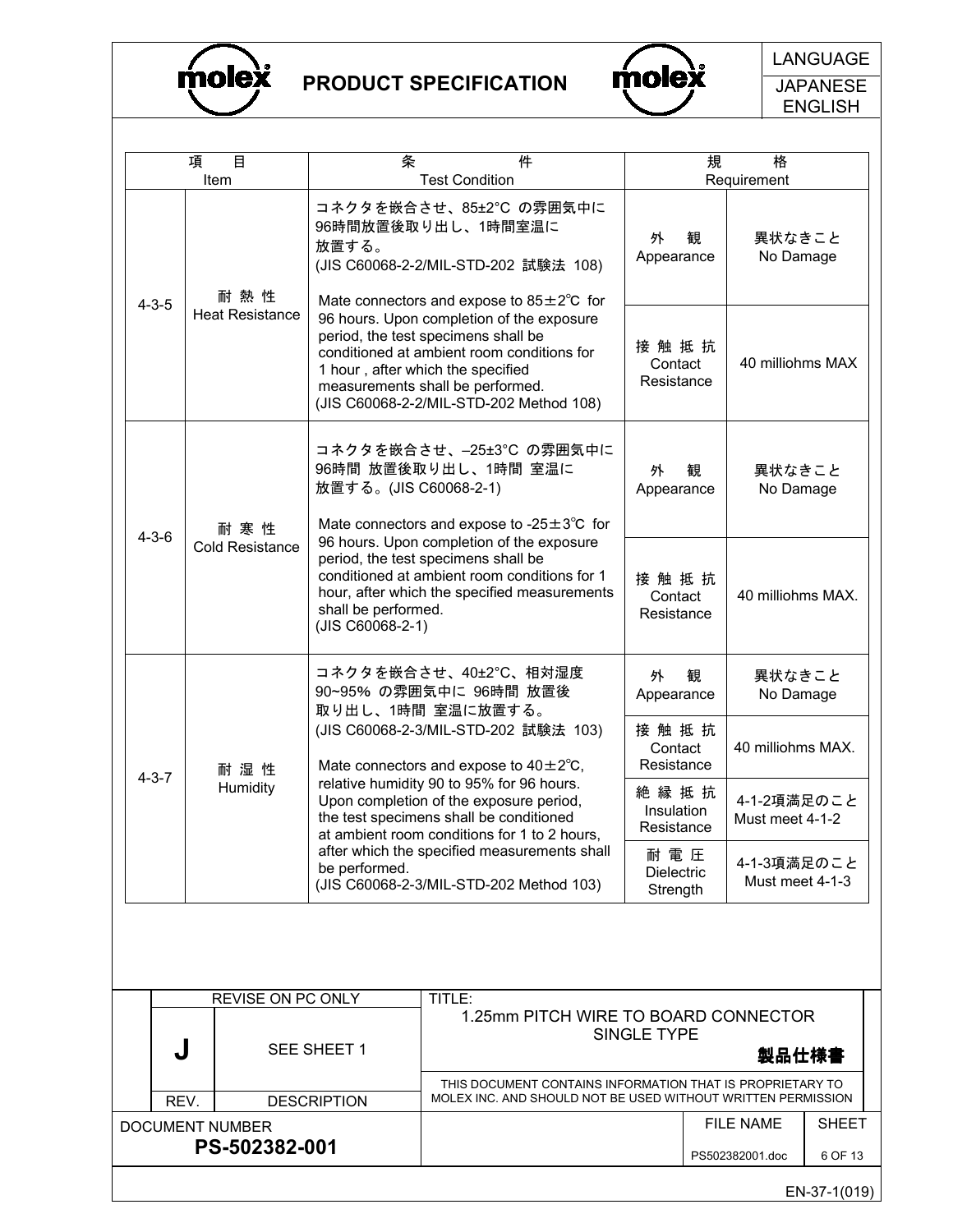



**JAPANESE** 

|              | 項                                     | 目<br>Item                        | 条                                                                                                                                                                                                                                                                                      | 件<br><b>Test Condition</b>                                                                                                                                                                                                                                |                               | 規                             | 格<br>Requirement             |              |
|--------------|---------------------------------------|----------------------------------|----------------------------------------------------------------------------------------------------------------------------------------------------------------------------------------------------------------------------------------------------------------------------------------|-----------------------------------------------------------------------------------------------------------------------------------------------------------------------------------------------------------------------------------------------------------|-------------------------------|-------------------------------|------------------------------|--------------|
|              | $4 - 3 - 8$                           | 温度サイクル<br>Temperature<br>Cycling | 5サイクル 繰返す。<br>(JIS C0025)                                                                                                                                                                                                                                                              | コネクタを嵌合させ、 -25±3℃ に 30分、<br>+85±2℃に30分 これを1サイクルとし、<br>但し、温度移行時間は 5分以内 とする。<br>試験後1~2時間 室温に放置する。<br>Mate connectors and subject to the following<br>conditions for 5 cycles. Upon completion of the                                                        | 外<br>Appearance               | 観                             | 異状なきこと<br>No Damage          |              |
|              |                                       |                                  | 5 cycles of :<br>a) $-25 \pm 3^{\circ}$ C<br>b) $+85 \pm 2^{\circ}$ C<br>(JIS C0025)                                                                                                                                                                                                   | exposure period, the test specimens shall be<br>conditioned at ambient room conditions for 1<br>to 2hours, after which the specified<br>measurements shall be performed.<br>30 minutes<br>30 minutes                                                      | 接触抵抗<br>Contact<br>Resistance |                               | 40 milliohms MAX.            |              |
|              | 塩水噴霧<br>$4 - 3 - 9$<br>Salt Spray     |                                  |                                                                                                                                                                                                                                                                                        | コネクタを嵌合させ、35±2℃ にて 5±1%<br>重量比の塩水を 48±4時間噴霧し、試験後<br>常温で水洗いした後、室温で乾燥させる。<br>(JIS C60068-2-11/MIL-STD-202 試験法101)<br>Mate connectors and expose to the following<br>salt mist conditions. Upon completion of the<br>exposure period, salt deposits shall be | 外<br>Appearance               | 観                             | 著しいサビの<br>なきこと。<br>No Damage |              |
|              |                                       |                                  | removed by a gentle wash or dip in running<br>water, after which the specified measurements<br>shall be performed.<br>NaCl solution<br>$:5\pm1\%$<br>Concentration<br>Spray time<br>: $48\pm4$ hours<br>Ambient temperature : $35 \pm 2$ °C<br>(JIS 60068-2-11/MIL-STD-202 Method 101) |                                                                                                                                                                                                                                                           |                               | 接触抵抗<br>Contact<br>Resistance | 40 milliohms MAX.            |              |
| $4 - 3 - 10$ | 耐亜硫酸ガス                                |                                  |                                                                                                                                                                                                                                                                                        | コネクタを嵌合させ、40±2°Cにて<br>50±5ppmの亜硫酸ガス中に24時間放置する。                                                                                                                                                                                                            | 観<br>外<br>Appearance          |                               | 異状なきこと<br>No Damage          |              |
|              |                                       | $SO2$ Gas                        | $40\pm2^{\circ}$ C for 24 hours.                                                                                                                                                                                                                                                       | Mated connectors and expose to the conditions<br>of $50\pm5$ ppm SO2 gas ambient temperature                                                                                                                                                              | 接触抵抗<br>Contact<br>Resistance |                               | 40 milliohms MAX.            |              |
|              |                                       |                                  |                                                                                                                                                                                                                                                                                        |                                                                                                                                                                                                                                                           |                               |                               |                              |              |
|              | REVISE ON PC ONLY<br>J<br>SEE SHEET 1 |                                  |                                                                                                                                                                                                                                                                                        | TITLE:<br>1.25mm PITCH WIRE TO BOARD CONNECTOR                                                                                                                                                                                                            | SINGLE TYPE                   |                               | 製品仕様書                        |              |
|              | REV.                                  |                                  | <b>DESCRIPTION</b>                                                                                                                                                                                                                                                                     | THIS DOCUMENT CONTAINS INFORMATION THAT IS PROPRIETARY TO<br>MOLEX INC. AND SHOULD NOT BE USED WITHOUT WRITTEN PERMISSION                                                                                                                                 |                               |                               |                              |              |
|              |                                       | <b>DOCUMENT NUMBER</b>           |                                                                                                                                                                                                                                                                                        |                                                                                                                                                                                                                                                           |                               |                               | <b>FILE NAME</b>             | <b>SHEET</b> |
|              |                                       | PS-502382-001                    |                                                                                                                                                                                                                                                                                        |                                                                                                                                                                                                                                                           |                               |                               | DRENOROONNA doo              |              |

EN-37-1(019)

7 OF 13

PS502382001.doc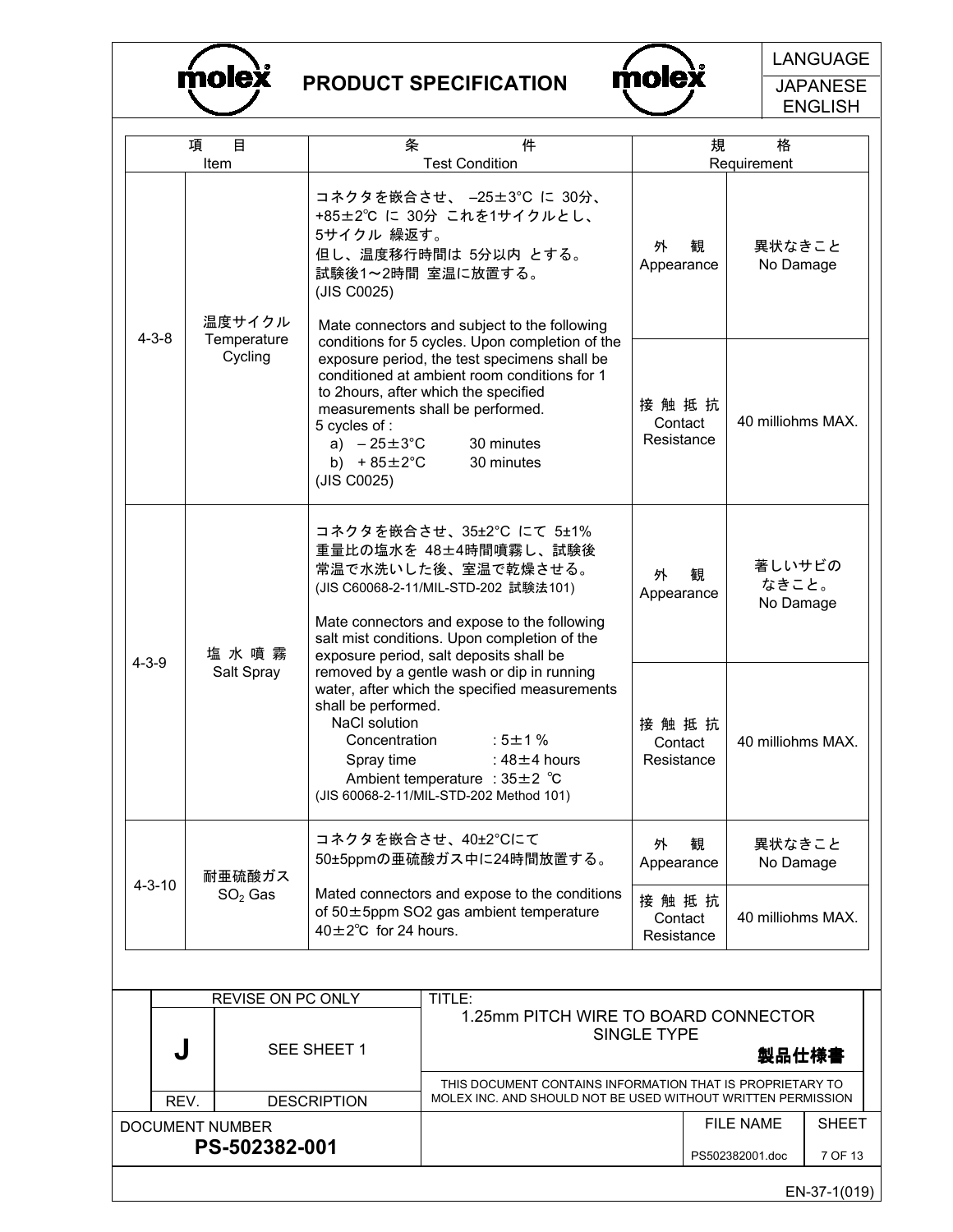



**JAPANESE** ENGLISH

|              | 項<br>目<br>Item                                                                        |                                                                                                                                                                                | 条<br><b>Test Condition</b> | 件                                                                                                                                                                   |                                                  | 規 | 格<br>Requirement                                                                                 |              |
|--------------|---------------------------------------------------------------------------------------|--------------------------------------------------------------------------------------------------------------------------------------------------------------------------------|----------------------------|---------------------------------------------------------------------------------------------------------------------------------------------------------------------|--------------------------------------------------|---|--------------------------------------------------------------------------------------------------|--------------|
| $4 - 3 - 11$ | 耐アンモニア性<br>Ammonia gas                                                                | (1Lに対して25mLの割合)                                                                                                                                                                |                            | コネクタを嵌合させ、濃度28%のアンモニ<br>ア水を入れた容器中に40分間放置する。<br>Mated connectors and expose to the<br>conditions of NH3 gas evaporating from<br>28% Ammonia solution for 40 minutes. | 外<br>Appearance<br>接触抵抗<br>Contact<br>Resistance | 観 | 割れ、ヒビ等の<br>破損なきこと<br>without damage<br>such as cracks or<br>other breaks<br>40 milliohms<br>MAX. |              |
| $4 - 3 - 12$ | 半田付け性<br>Solderability                                                                | 245±3℃の半田に4~5秒浸す。<br>for $4 \sim 5$ seconds.                                                                                                                                   |                            | 端子先端より 0.5mm の位置まで、<br>Dip soldertails into the molten solder<br>[held at $245 \pm 5$ degree centigrade] up to<br>0.5mm from the bottom of the housing              | 濡れ性<br>Solder<br>Wetting                         |   | 浸漬面積の<br>90%以上<br>90% of immersed<br>area must show<br>no voids, pin<br>holes.                   |              |
| $4 - 3 - 13$ | 半田耐熱性<br>Resistance to<br>Soldering Heat                                              | リフロー時<br>第7項の条件にて実施する。<br>Reflow soldering method<br>手半田時<br>3~4秒加熱する。<br>Soldering iron method<br>0.2mm from terminal tip<br>Solder Temperature: 350 ± 10°C<br>Soldering Time |                            | Reference reflow condition at 7 clause.<br>端子先端及び金具先端より0.2mmの<br>位置まで、350±10°Cの半田ゴテにて<br>: $3 \sim 4$ seconds MAX.                                                  | 外<br>Appearance                                  | 観 | 端子ガタ、割れ等<br>異状なきこと<br>No Damage                                                                  |              |
|              | 【5.外観形状、寸法及び材質 PRODUCT SHAPE, DIMENSIONS AND MATERIALS】<br>図面参照 Refer to the drawing. |                                                                                                                                                                                |                            |                                                                                                                                                                     | ):参考規格<br>}:参考単位                                 |   | Reference Standard<br>Reference Unit                                                             |              |
|              | REVISE ON PC ONLY                                                                     |                                                                                                                                                                                | TITLE:                     | 1.25mm PITCH WIRE TO BOARD CONNECTOR                                                                                                                                |                                                  |   |                                                                                                  |              |
| J            | SEE SHEET 1                                                                           |                                                                                                                                                                                |                            |                                                                                                                                                                     | SINGLE TYPE                                      |   | 製品仕様書                                                                                            |              |
| REV.         | <b>DESCRIPTION</b>                                                                    |                                                                                                                                                                                |                            | THIS DOCUMENT CONTAINS INFORMATION THAT IS PROPRIETARY TO<br>MOLEX INC. AND SHOULD NOT BE USED WITHOUT WRITTEN PERMISSION                                           |                                                  |   |                                                                                                  |              |
|              | <b>DOCUMENT NUMBER</b>                                                                |                                                                                                                                                                                |                            |                                                                                                                                                                     |                                                  |   | <b>FILE NAME</b>                                                                                 | <b>SHEET</b> |
|              | PS-502382-001                                                                         |                                                                                                                                                                                |                            |                                                                                                                                                                     |                                                  |   | PS502382001.doc                                                                                  | 8 OF 13      |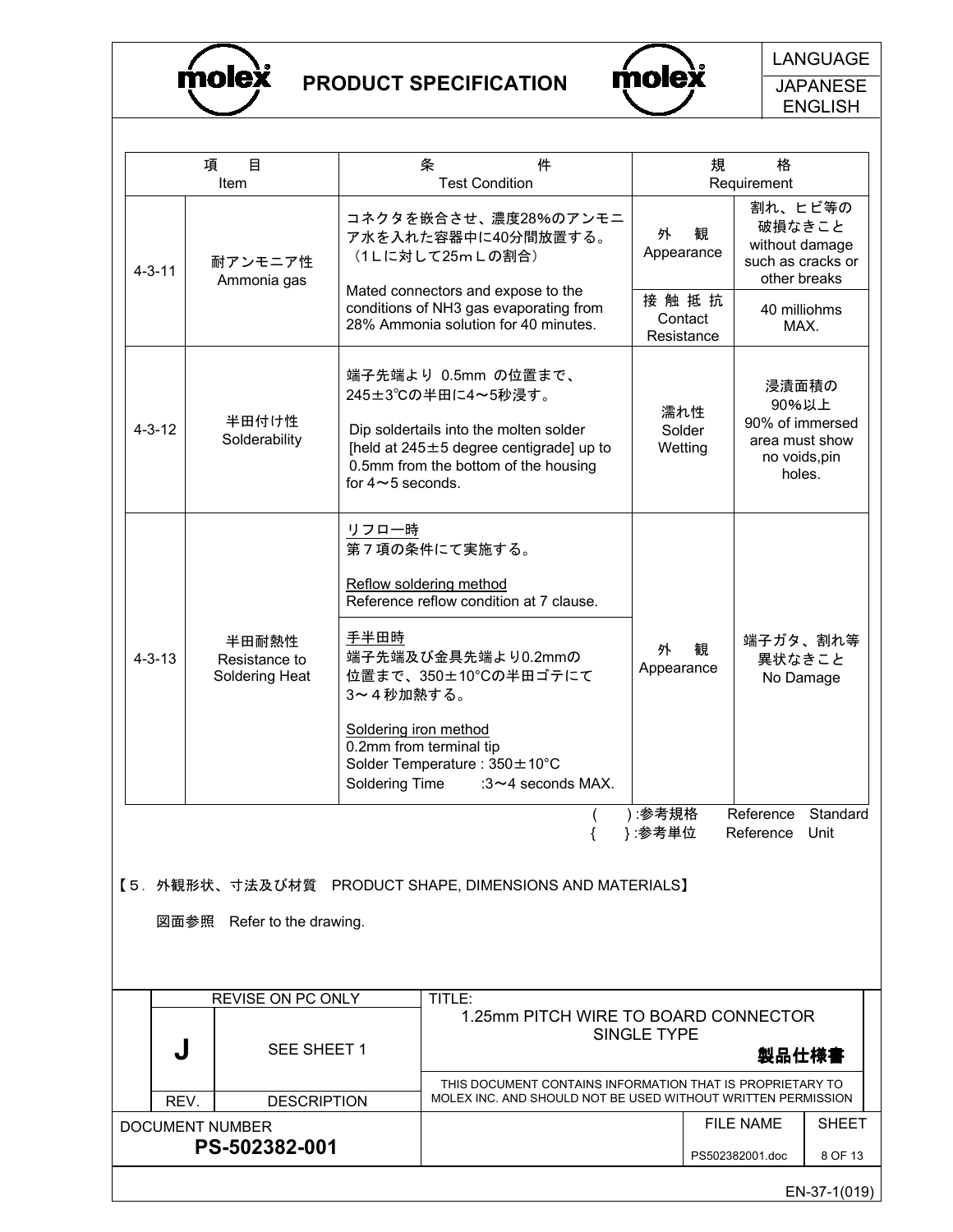

DOCUMENT NUMBER

PS-502382-001

PRODUCT SPECIFICATION



Olex LANGUAGE **JAPANESE** ENGLISH

#### 【6.挿入力及び抜去力 INSERTION / WITHDRAWAL FORCE】

| 極数             | 単位                                      |             | 挿入力 (最大値)<br>Insertion (MAX.) |         |          | 抜去力 (最小値)<br>Withdrawal (MIN.) |                                                         |
|----------------|-----------------------------------------|-------------|-------------------------------|---------|----------|--------------------------------|---------------------------------------------------------|
| No. of         | <b>UNIT</b>                             | 初回          | 6回目                           | 30回目    | 初回       | 6回目                            | 30回目                                                    |
| <b>CKT</b>     |                                         | 1st         | 6th                           | 30th    | 1st      | 6th                            | 30th                                                    |
| $\overline{2}$ | N                                       | 9.8         | 10.8                          | 11.8    | 0.4      | 0.4                            | 0.4                                                     |
|                | $\{kgf\}$                               | ${1.0}$     | ${1.1}$                       | ${1.2}$ | ${0.04}$ | ${0.04}$                       | ${0.04}$                                                |
| 3              | N                                       | 10.8        | 11.8                          | 12.7    | 0.6      | 0.6                            | 0.6                                                     |
|                | $\{kgf\}$                               | ${1.1}$     | ${1.2}$                       | ${1.3}$ | ${0.06}$ | ${0.06}$                       | ${0.06}$                                                |
| 4              | N                                       | 11.8        | 12.7                          | 16.7    | 0.8      | 0.8                            | 0.8                                                     |
|                | {kgf}                                   | ${1.2}$     | ${1.3}$                       | ${1.7}$ | ${0.08}$ | ${0.08}$                       | ${0.08}$                                                |
| 5              | N                                       | 14.7        | 16.7                          | 19.6    | 1.0      | 1.0                            | 1.0                                                     |
|                | $\{kgf\}$                               | ${1.5}$     | ${1.7}$                       | ${2.0}$ | ${0.10}$ | ${0.10}$                       | ${0.10}$                                                |
| 6              | N                                       | 17.6        | 19.6                          | 22.5    | 1.2      | 1.2                            | 1.2                                                     |
|                | {kgf}                                   | ${1.8}$     | ${2.0}$                       | ${2.3}$ | ${0.12}$ | ${0.12}$                       | ${0.12}$                                                |
| $\overline{7}$ | N                                       | 20.6        | 22.5                          | 25.5    | 1.4      | 1.4                            | 1.4                                                     |
|                | $\{kgf\}$                               | ${2.1}$     | ${2.3}$                       | ${2.6}$ | ${0.14}$ | ${0.14}$                       | ${0.14}$                                                |
| 8              | N                                       | 23.5        | 25.5                          | 29.4    | 1.6      | 1.6                            | 1.6                                                     |
|                | $\{kgf\}$                               | ${2.4}$     | ${2.6}$                       | ${3.0}$ | ${0.16}$ | ${0.16}$                       | ${0.16}$                                                |
| 9              | N                                       | 26.5        | 29.4                          | 32.3    | 1.8      | 1.8                            | 1.8                                                     |
|                | $\{kgf\}$                               | ${2.7}$     | ${3.0}$                       | ${3.3}$ | ${0.18}$ | ${0.18}$                       | ${0.18}$                                                |
| 10             | N                                       | 29.4        | 32.3                          | 35.3    | 2.0      | 2.0                            | 2.0                                                     |
|                | $\{kgf\}$                               | ${3.0}$     | ${3.3}$                       | ${3.6}$ | ${0.20}$ | ${0.20}$                       | ${0.20}$                                                |
| 11             | N                                       | 32.3        | 35.3                          | 39.2    | 2.2      | 2.2                            | 2.2                                                     |
|                | $\{kgf\}$                               | ${3.3}$     | ${3.6}$                       | ${4.0}$ | ${0.22}$ | ${0.22}$                       | ${0.22}$                                                |
| 12             | N                                       | 35.3        | 39.2                          | 42.1    | 2.3      | 2.3                            | 2.3                                                     |
|                | $\{kgf\}$                               | ${3.6}$     | ${4.0}$                       | ${4.3}$ | ${0.24}$ | ${0.24}$                       | ${0.24}$                                                |
| 13             | N                                       | 38.2        | 42.1                          | 45.1    | 2.5      | 2.5                            | 2.5                                                     |
|                | {kgf}                                   | ${3.9}$     | ${4.3}$                       | ${4.6}$ | ${0.26}$ | ${0.26}$                       | ${0.26}$                                                |
| 14             | N                                       | 41.2        | 45.1                          | 48.0    | 2.7      | 2.7                            | 2.7                                                     |
|                | {kgf}                                   | ${4.2}$     | ${4.6}$                       | ${4.9}$ | ${0.28}$ | ${0.28}$                       | ${0.28}$                                                |
| 15             | N                                       | 44.1        | 48.0                          | 51.0    | 2.9      | 2.9                            | 2.9                                                     |
|                | $\{kgf\}$                               | ${4.5}$     | ${4.9}$                       | ${5.2}$ | ${0.30}$ | ${0.30}$                       | ${0.30}$                                                |
|                | ※ロックを解除して測定 Released lock, and measure. |             |                               |         | $\{$     | }:参考単位                         | Reference<br>Unit                                       |
| J              | <b>REVISE ON PC ONLY</b>                | SEE SHEET 1 | TITLE:                        |         |          | <b>SINGLE TYPE</b>             | 1.25mm PITCH WIRE TO BOARD CONNECTOR<br>製品仕様書           |
|                |                                         |             |                               |         |          |                                | THIS DOCUMENT CONTAINS INFORMATION THAT IS DRODDIETADY. |

THIS DOCUMENT CONTAINS INFORMATION THAT IS PROPRIETARY TO REV. DESCRIPTION MOLEX INC. AND SHOULD NOT BE USED WITHOUT WRITTEN PERMISSION

FILE NAME PS502382001.doc SHEET 9 OF 13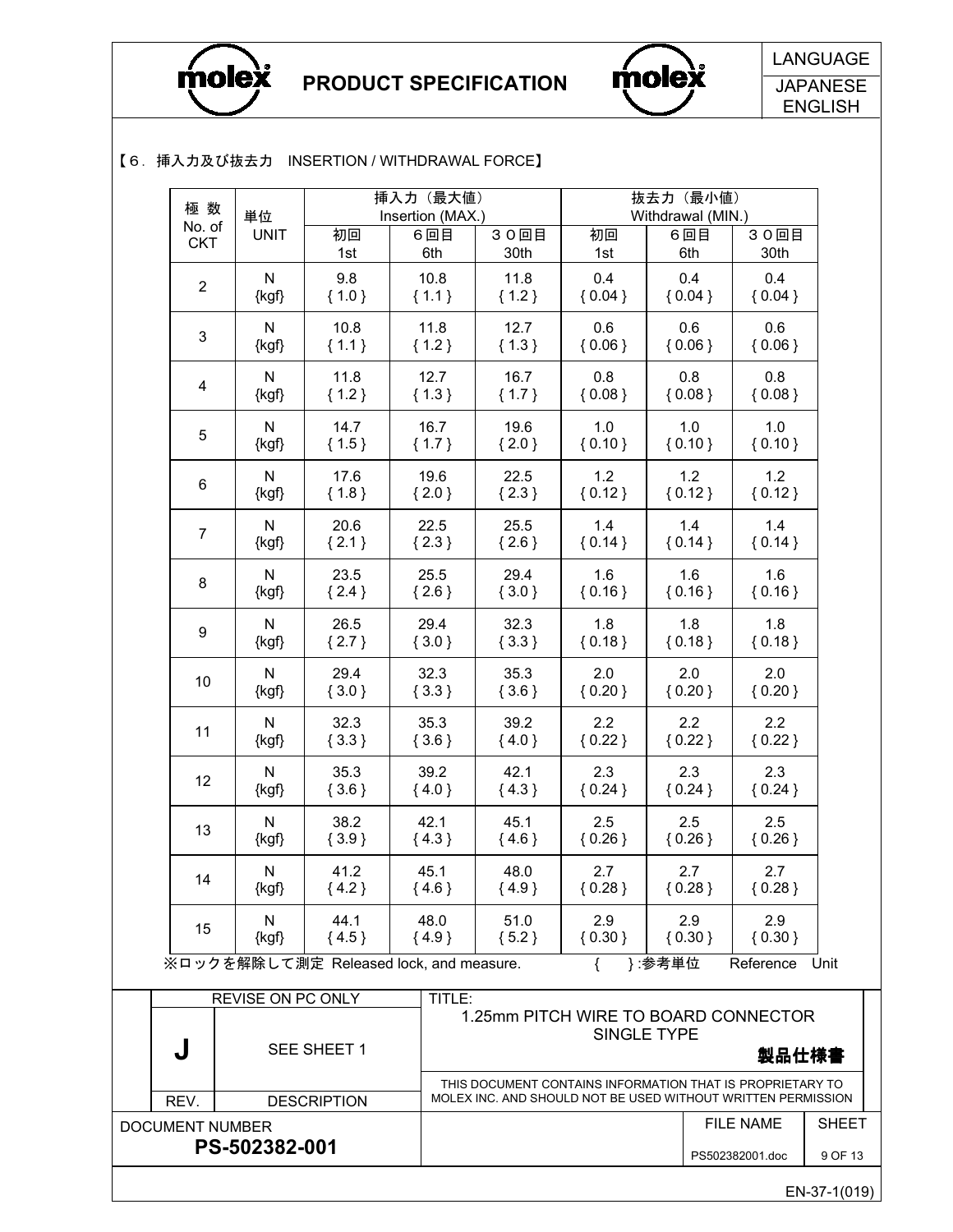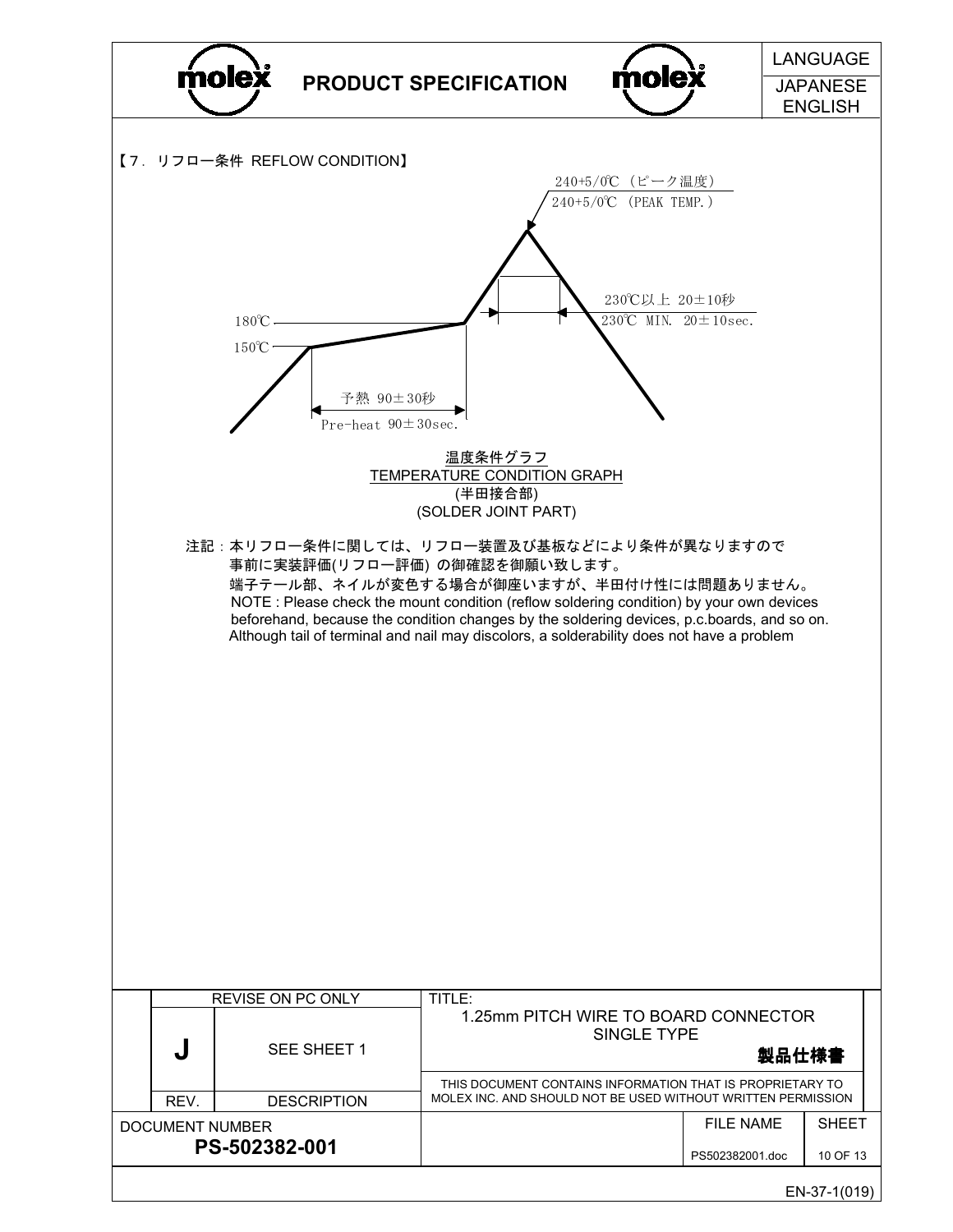



- 【8.注記 NOTES】
	- 1.本製品のプラスチック部に黒点等が確認される場合や色合いが異なる場合がありますが、製品性能に影響はあり ません。

 There is no influence in the product performance though the black spot etc. might be confirmed to the plastic part of this product and the shade might be different.

- 2.本製品は錫めっきを使用しているため、外観に摺動痕がつく場合が御座いますが、製品性能に影響はありません。 The wound of friction might adhere to externals because the tin plating is used for the tail and nail. But there is no influence in the product performance.
- 3.弊社の推奨基板パターン寸法を変更して設計を行なう際は、実装ずれ、半田付け不良等の原因にもなりますので あらかじめご相談ください。 In the case of changing our recommended board pattern size and designing, please consult in advance because it may cause a mounting issues and soldering defect and more.
- 4.推奨メタルマスク厚寸法及び開口率についての記載。弊社評価では厚さT=0.1mm、開口率100%のメタルマスクを 使用しております。弊社評価用メタルマスク以上の半田体積で実装されますとフラックス上がり等の不良の原因 にもなりますのであらかじめご相談ください。 Description of size of thickness of recommended metal mask and the aperture ratio. The metal mask of thickness of T=0.1mm and the aperture ratio of 100% is used in our evaluation. In the case of metal mask of more than that solder volume used in our evaluation, please consult in advance because it may cause a flux wicking and more defect.

|                                  | <b>REVISE ON PC ONLY</b> |                                   | TITLE:                                                                                                                    |                               |                          |  |  |  |
|----------------------------------|--------------------------|-----------------------------------|---------------------------------------------------------------------------------------------------------------------------|-------------------------------|--------------------------|--|--|--|
|                                  | لہ                       | SEE SHEET 1<br><b>DESCRIPTION</b> | 1.25mm PITCH WIRE TO BOARD CONNECTOR<br>SINGLE TYPE<br>製品仕様書                                                              |                               |                          |  |  |  |
|                                  | REV.                     |                                   | THIS DOCUMENT CONTAINS INFORMATION THAT IS PROPRIETARY TO<br>MOLEX INC. AND SHOULD NOT BE USED WITHOUT WRITTEN PERMISSION |                               |                          |  |  |  |
| DOCUMENT NUMBER<br>PS-502382-001 |                          |                                   |                                                                                                                           | FII F NAMF<br>PS502382001.doc | <b>SHEET</b><br>11 OF 13 |  |  |  |
| EN-37-1(019)                     |                          |                                   |                                                                                                                           |                               |                          |  |  |  |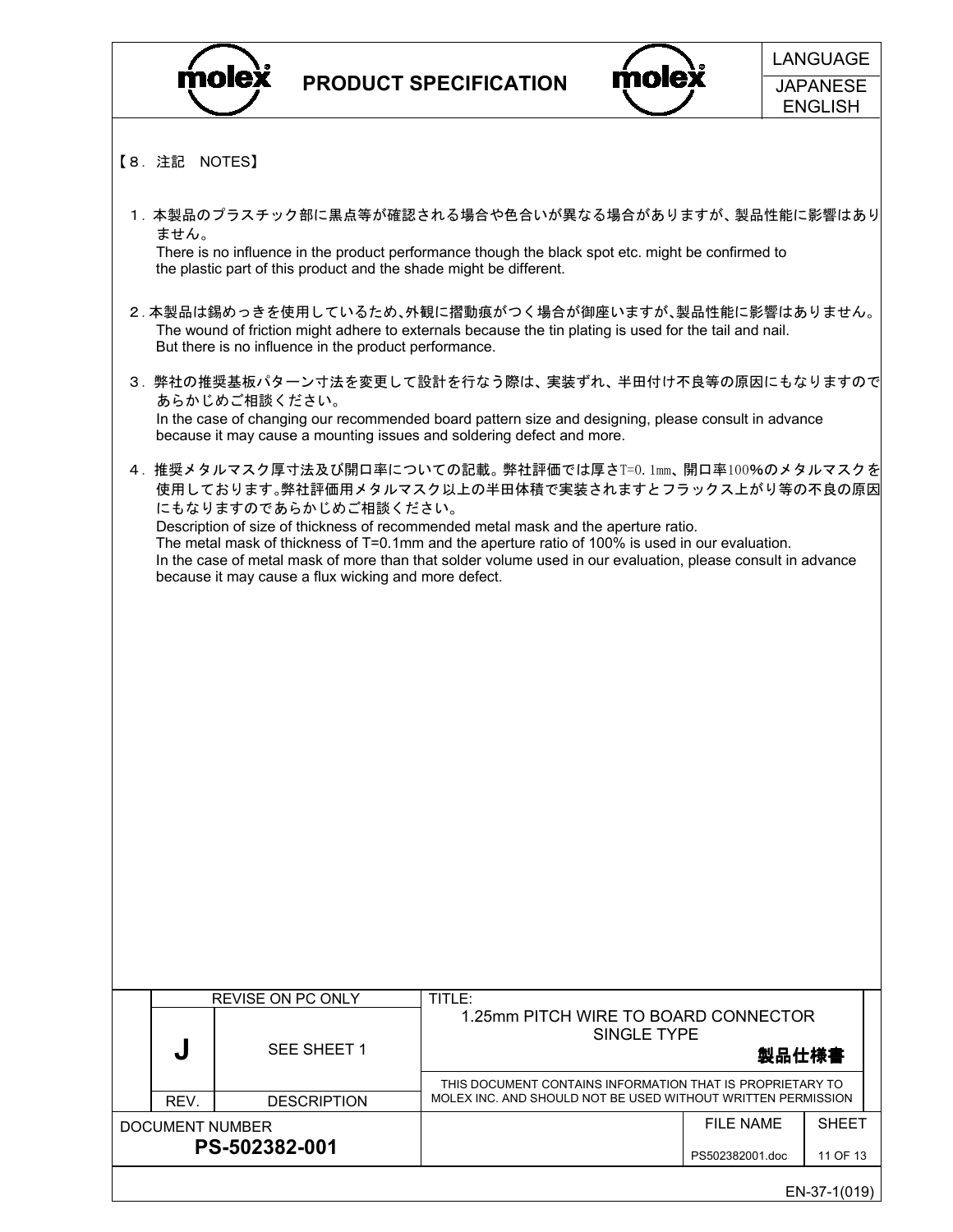